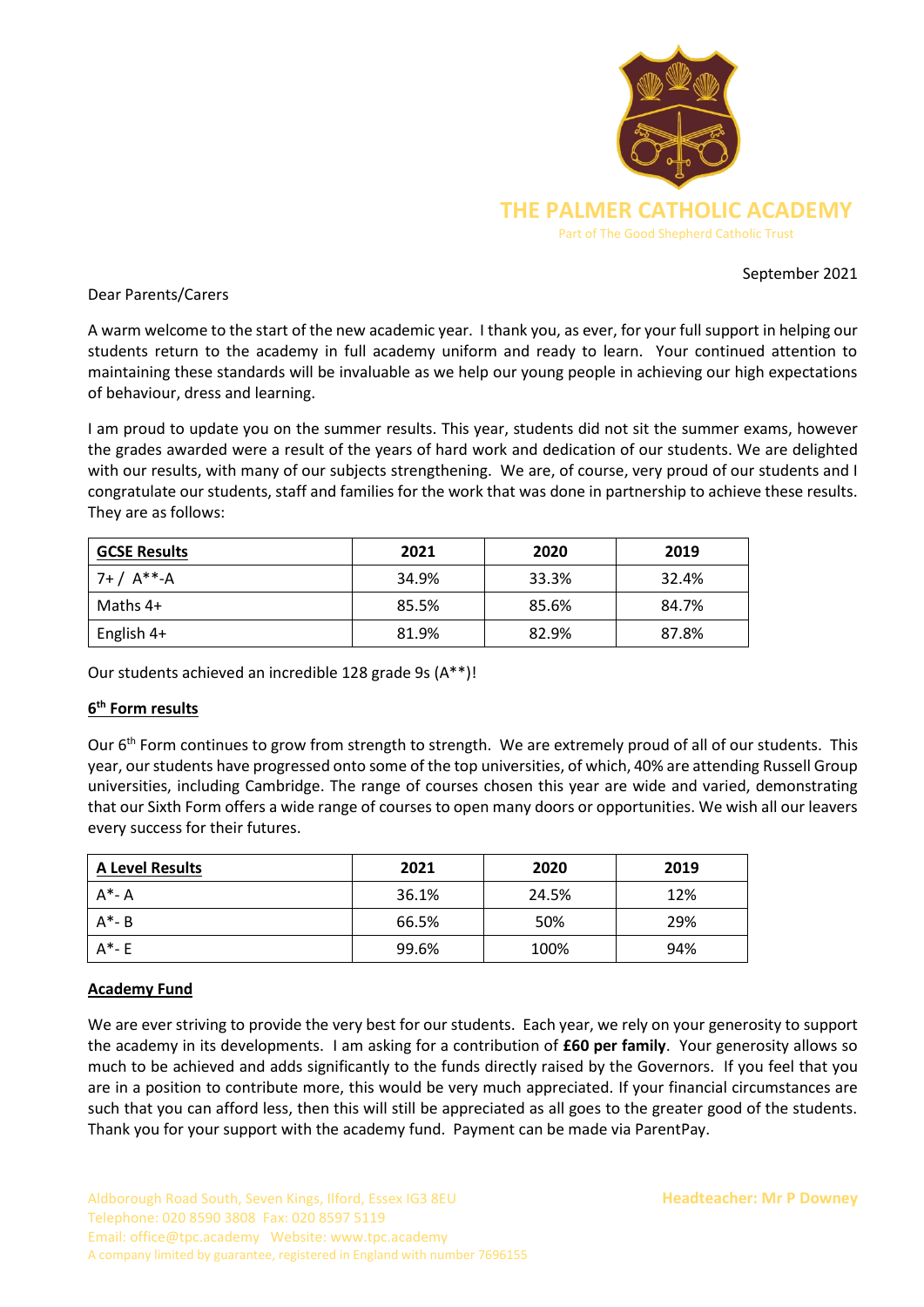With these funds we have invested in modernising the academy with the following:

- 
- X2 new minibuses **•** New bike storage
- Newly refurbished Food Technology Room

This year we look to continue to provide the best facilities for our students including:

- Classroom refurbishments Continue ICT modernisation
- New PE equipment **•** Food Technology suite new equipment
- Curriculum expansion (KS3 and KS5)

### **Academy Website**

Please visit our website a[t www.tpc.academy](http://www.tpc.academy/) to keep up to date with our latest news as well as key information including policies, exam results and links for help and advice. Our Parent Support section has lots of useful information including our Caterlink menus, e-safety, term dates and much more.

## **Medical Protocols**

Where there are a large number of children, from time to time some children become unwell. We have wellestablished practices and protocols to deal with such circumstances. However, children have, on an increasing number of occasions, caused considerable confusion by contacting their parents/carers by mobile phone, either before reporting to the medical room or whilst in the medical room. This proves to be unhelpful as parents/ carers will often convey messages through their child to the welfare assistant and office staff. Accordingly, it is important that you remind your child that if he/she is ill they should report to the medical room but **not phone or text home using their mobile phone.** If need be the welfare assistant will do this.

### **Helpline**

The Helpline is an email facility that allows parents/carers to contact me directly, in confidence. The helpline is as follows: [helpline@tpc.academy.](mailto:helpline@tpc.academy)

## **The helpline is not to be used for routine academy matters, which must be addressed through the normal and well-established procedures.**

If you wish to email the academy for enquiries/routine matters please use: [office@tpc.academy.](mailto:office@tpc.academy)

### **Behaviour in the community**

Students are expected to abide by the Behaviour Policy both inside and outside of the academy and, on the whole, the majority of our students do. Please reinforce with your child the importance of positive behaviour and polite manners to all in the local community, giving extra consideration to those who are elderly or with young children.

### **Student Safety – going home from the academy**

As you know, I have senior staff at the gates, station and bus stop each evening. This helps ensure that the students disperse promptly and safely.

Please highlight the following with your child – regardless of age.

Students:

- Must take the first bus/train home at the end of the academy day
- Are not to frequent the local shops/food shops they are to go straight home
- Must never accept a lift from a person not known to their parents/carers.
- Chromebooks and Laptops **•** New IT equipment in ICT suites
	-